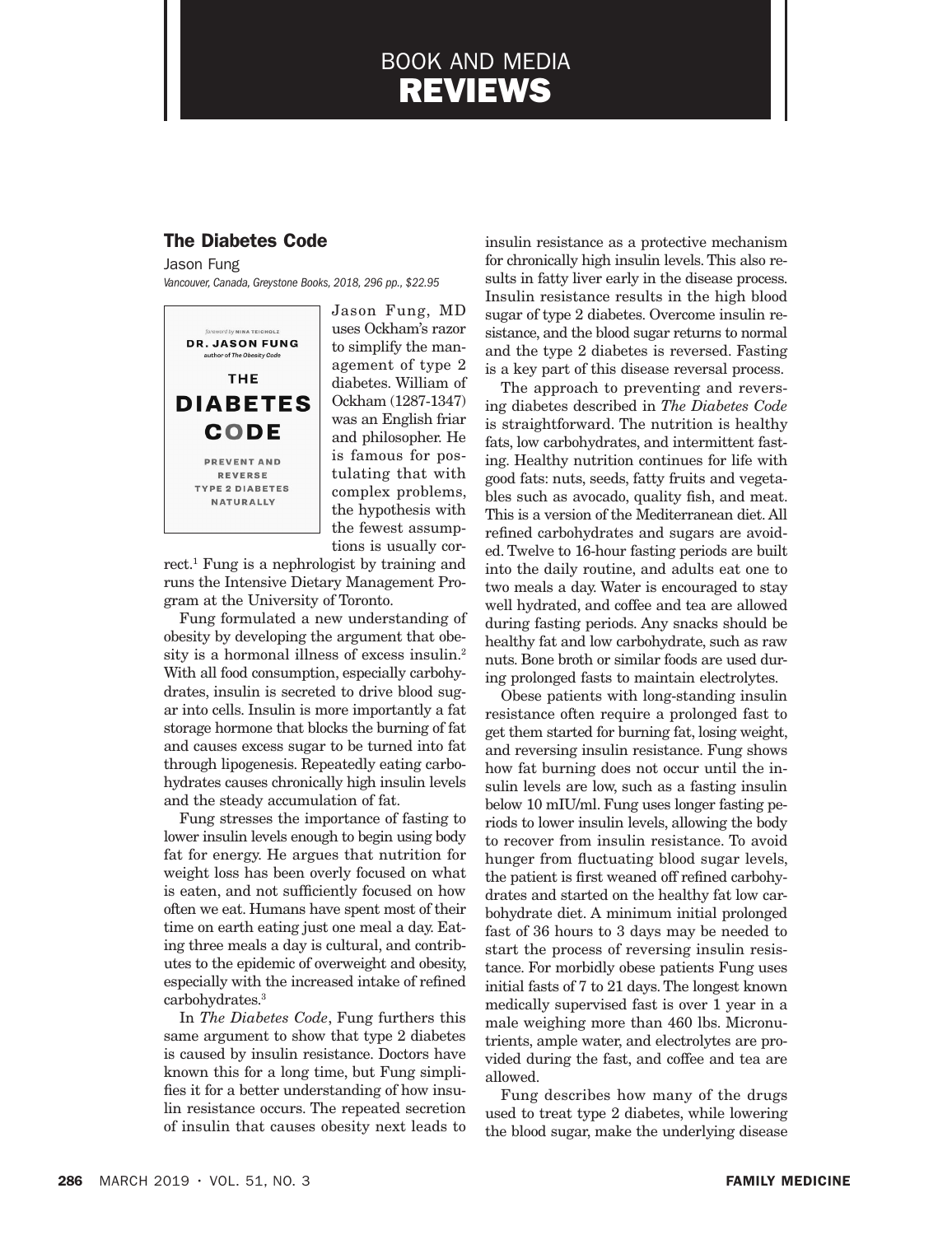worse by increasing body fat and increasing insulin resistance. The biggest culprit here is the use of insulin. In the United States, over 23 billion dollars were spent on drugs for type 2 diabetes in 2013.<sup>4</sup> In Fung's clinic at the University of Toronto, most of the patients with type 2 diabetes have a complete reversal of the disease and are off medications in 3 to 6 months.

With *The Diabetes Code*, Fung provides a simple lifestyle approach to preventing and avoiding what has become the most expensive of all chronic diseases. The food industry and the drug industry will not be excited by his method, but it is long overdue for the public to curb the epidemic of obesity and diabetes, and lower the costs of medical care. The methods described by Fung should be taught to medical students and residents, and used in family medicine offices as part of a lifestyle approach to promoting health.

doi: 10.22454/FamMed.2019.998853

### Joseph E. Scherger, MD, MPH

Eisenhower Health Rancho Mirage, CA

## References

- 1. Duignan B. Occam's razor. In: Encyclopaedia Brittannica. https://www.britannica.com/topic/Occams-razor. Accessed July 27, 2018.
- 2. Fung J. The Obesity Code. Vancouver, BC: Greystone Books; 2016.
- 3. Lieberman D. The Story of the Human Body; Evolution, Health, and Disease. New York: Random House; 2014.
- 4. Palmer E. The top 10 best-selling diabetes drugs of 2013. Fierce Pharma. 2014. http://www.fiercepharma.com/harma/ top-10-best-selling-diabetes -drugs-of-2013. Accessed June 6, 2017.

## Such a Time of It They Had: Global Health Pioneers in Africa

Raymond Downing

*Nairobi, Kenya, Manqa Books, 2018, 350 pp., Kindle: \$3.50, paperback: \$12.63*



Humility and an open mind are two necessary characteristics for true success in any physician's career, but particularly one in global health. Raymond Downing, MD has both of these qualities, and uses them as a lens through which to view the long and

sordid history of medical missions and global health in Africa up to present day. Through his collection of snapshots of mostly white European doctors coming to Africa on missions to "save the natives," he draws striking parallels between 1 to 2 centuries ago and now, forcing the reader to face the distasteful—but familiar for many of us—notion that not much has changed. From colonialism to donor-driven health campaigns, how much of the global health work that is done is helpful and how much is harmful; and even when we deign to ask this question in earnest, how often do we seek an answer that comes from the African and not the western perspective? Given how little of what we do has changed in 200 years, the answer has got to be, "Not nearly often enough."

Dr Downing, a family medicine physician, has decades of global health experience on which to reflect. Although my own global health experience only started in 2007, since my very first time working abroad I've questioned the utility of what we do as global health workers. The past decade for me has included working domestically in west, and northeast Philadelphia, east Baltimore with homeless populations, with immigrant populations, and abroad in southern Africa, South America, and the Carribean, multiple courses in bioethics, dozens of lectures and books on global health, and work with two of the most ethical institutions in the world, and yet the same question remains in my mind.

*Such a Time of It They Had* is uniquely written in punctuated style with short modern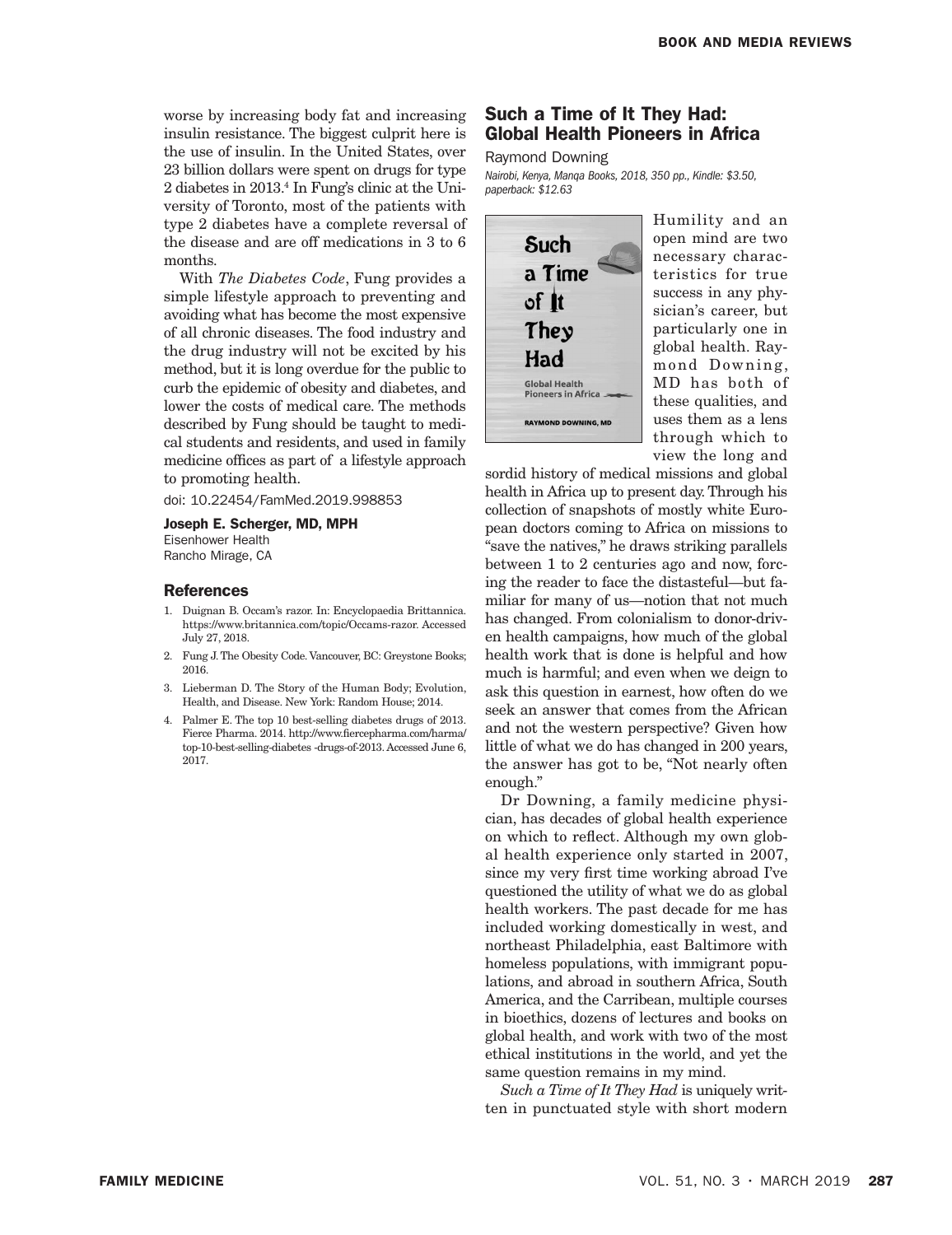anecdotes of Dr Downing's personal experiences, juxtaposed with selected poignant excerpts from history. In this way, while it might have been easy for the reader to dismiss the insanity of what was done centuries ago as the ignorance of the times, when faced with the similarities of what is being done in our own time, the reader is forced to acknowledge that not much has changed. The book is not meant to be a comprehensive history of global health in Africa, nor is it meant to be a medical text, although without knowing it the reader will certainly learn a bit of history and medicine. Each chapter is its own story, but the stories are woven together with the touch of an experienced writer and come together at the end to reveal the larger picture to the reader. It is quite beautifully done.

While eager medical students and residents might not find this to be the most "high yield" study text, they will find it enjoyable, and as a faculty member preparing students for global health experiences, I will add this to my mustread list. It is one of those rare books, that if the reader pays attention and internalizes the message, they will be blessed with wisdom beyond their years and will be spared some of the growing pains that necessarily come with global health for those who truly wish to practice it in an ethical and thoughtful manner.

White westerners have made, and continue to make many missteps in our quest to "help" Africans. I fear that this will not end with the publishing of this valuable text, yet I hope that it will be one more roadblock to those who might otherwise barrel recklessly forward in their own attempts to "save the natives," as it is clear from both this text and centuries of experience that with this sort of global health, we sometimes do much more damage than good.

On a positive note however, it is my guess that in spite of what this book says about the state of global health over the past few centuries, as one of a handful of recent thoughtful publications on this issue it signals a ray of hope that perhaps we white westerners are truly starting to rethink our approach to global health.

doi: 10.22454/FamMed.2019.802244

#### Alida M. Gertz, MD, MPH

HBNU Fogarty Fellow, Botswana Harvard Partnership Gaborone, Botswana

## Global Health Experiential Education: From Theory to Practice

Akshaya Neil Arya and Jessica Evert, editors *New York, Routledge, 2018, 338 pp., \$150, hardcover*



Global health has experienced significant and perhaps overdue growth in the medical professions. The academic study of global health was largely a public health pursuit in the past: the literature on international development, social determinants and the root causes

of global inequity have mostly arisen from the public health sciences encompassing social and biomedical ones, but not until recently has it included clinical medicine. The relatively archaic concept of missionary medicine was perhaps the main underpinning that clinical sciences have, and this was reflected until the last couple of decades in the paucity of academic, rigorous global health didactic curricula in US medical schools and residencies.

Drs Arya and Evert thus immediately do us a great service through the selection of topics and authors for this edited book. They have assembled a multidisciplinary group while keeping a focus largely on the medical students, learners, and practitioners at whom the book is targeted. As the practice of medicine changes, we see greater inclusion of nonmedical professionals teaming with and teaching their physician counterparts. The book models this and indeed shows us how much we all have to learn from one anothers' disciplines when working with the highly complex set of interconnected concerns we lump together as global health.

The editors' introduction is an intellectually honest one. It sets forth their motivations in writing the book, the intended audiences, and importantly, personal shortcomings and learnings the editors faced in their own global health journeys. The book is divided into the following parts:

- "Pedagogies," which reviews educational paradigms, curricula and best practices in education.
- "Ethics," which goes far beyond a token chapter on the topic to a seven-chapter